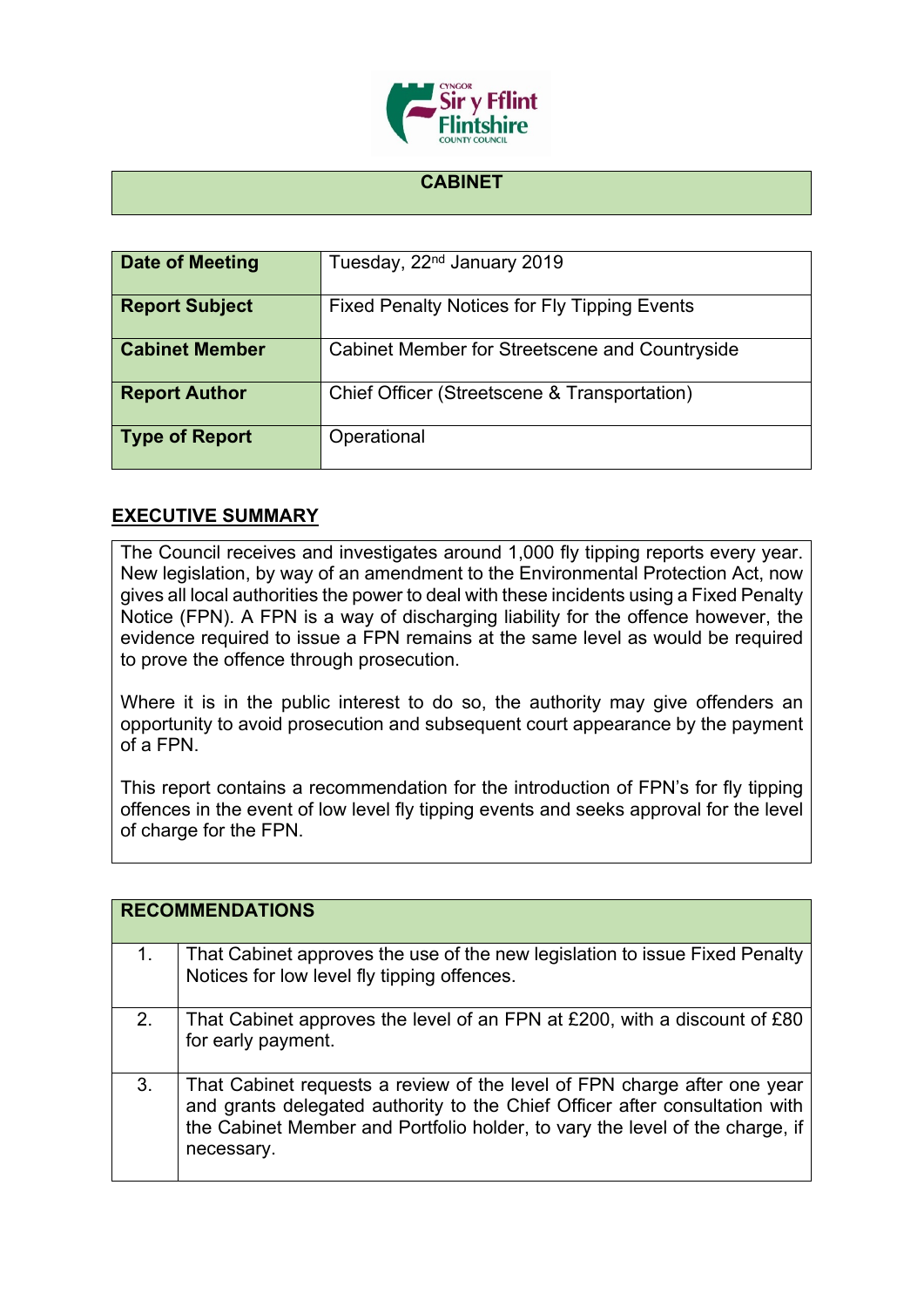## **REPORT DETAILS**

| 1.00 | <b>BACKGROUND TO THE REPORT</b>                                                                                                                                                                                                                                                                                                                                                                                                                                                                                                                                                                                                                                                                                       |
|------|-----------------------------------------------------------------------------------------------------------------------------------------------------------------------------------------------------------------------------------------------------------------------------------------------------------------------------------------------------------------------------------------------------------------------------------------------------------------------------------------------------------------------------------------------------------------------------------------------------------------------------------------------------------------------------------------------------------------------|
| 1.01 | The Council receives around 1,000 reports of fly tipping in the County every<br>year. A small number of these are significant in size but the vast majority<br>are small scale events such as black bags and bulky household items.<br>Historically the powers available to the Council were limited to progressing<br>the cases through the courts for prosecution, regardless of their scale.<br>Gathering of evidence and preparing court papers is time consuming and<br>costly with the number of successful prosecutions being low in number. This<br>is a consistent theme across England and Wales.                                                                                                           |
| 1.02 | In November 2017, the Environmental Protection Act was amended to give<br>local authorities the powers to issue FPN's for fly tipped waste under 'The<br>Unauthorised Deposit of Waste (Fixed Penalties) (Wales) Regulations<br>2017'. This change now allows local authorities to deal with small scale fly<br>tipping through FPN's, without the need for expensive prosecutions. This<br>also provides an opportunity for first time non-habitual offenders to avoid<br>court and a possible criminal record. The FPNs can be used on both publicly<br>and privately owned land.                                                                                                                                   |
| 1.03 | It is not appropriate to issue FPN's in every case of fly tipping and in the<br>event of more significant fly tipping events, prosecution should and will<br>remain the most effective way of dealing with the situation. Appendix 2<br>shows the guidelines, produced by the All Wales Fly Tipping Forum for<br>circumstances when FPN may considered as the appropriate approach,<br>rather than prosecution.                                                                                                                                                                                                                                                                                                       |
| 1.04 | Local authorities can set the amount of the fly-tipping FPN at a level between<br>£150 and £400, with a default of £200 if no amount is specified. An option<br>for early payment of an amount no less than £120 can be made available<br>and local authorities can retain the receipts to help contribute to the costs of<br>dealing with fly-tipping.                                                                                                                                                                                                                                                                                                                                                               |
| 1.05 | Feedback from an All Wales Fly Tipping Forum of local authorities indicates<br>that the majority have set, or are intending to set their FPN's at the higher<br>end of the scale £400. (A list of the FPN levels at some Welsh authorities<br>shown on Appendix 1). This is mainly to act as a deterrent to would be<br>offenders, but also assists in the costs of dealing with the fly tipping<br>clearance across the County. Given that the charge is intended as a<br>deterrent and for first time offenders only, many of whom will be without the<br>resources to pay such a high figure, it is suggested that the level of FPN is<br>initially set at £200 and monitored over the first year of introduction. |
| 1.06 | The recognised standard period of 14 days for payment will apply and it is<br>proposed that a reduced charge of £120 will be offered, if the Fixed Penalty<br>Notice is payed within 10 days. Should the offender fail to make payment<br>within the prescribed period, court proceedings will be issued.                                                                                                                                                                                                                                                                                                                                                                                                             |